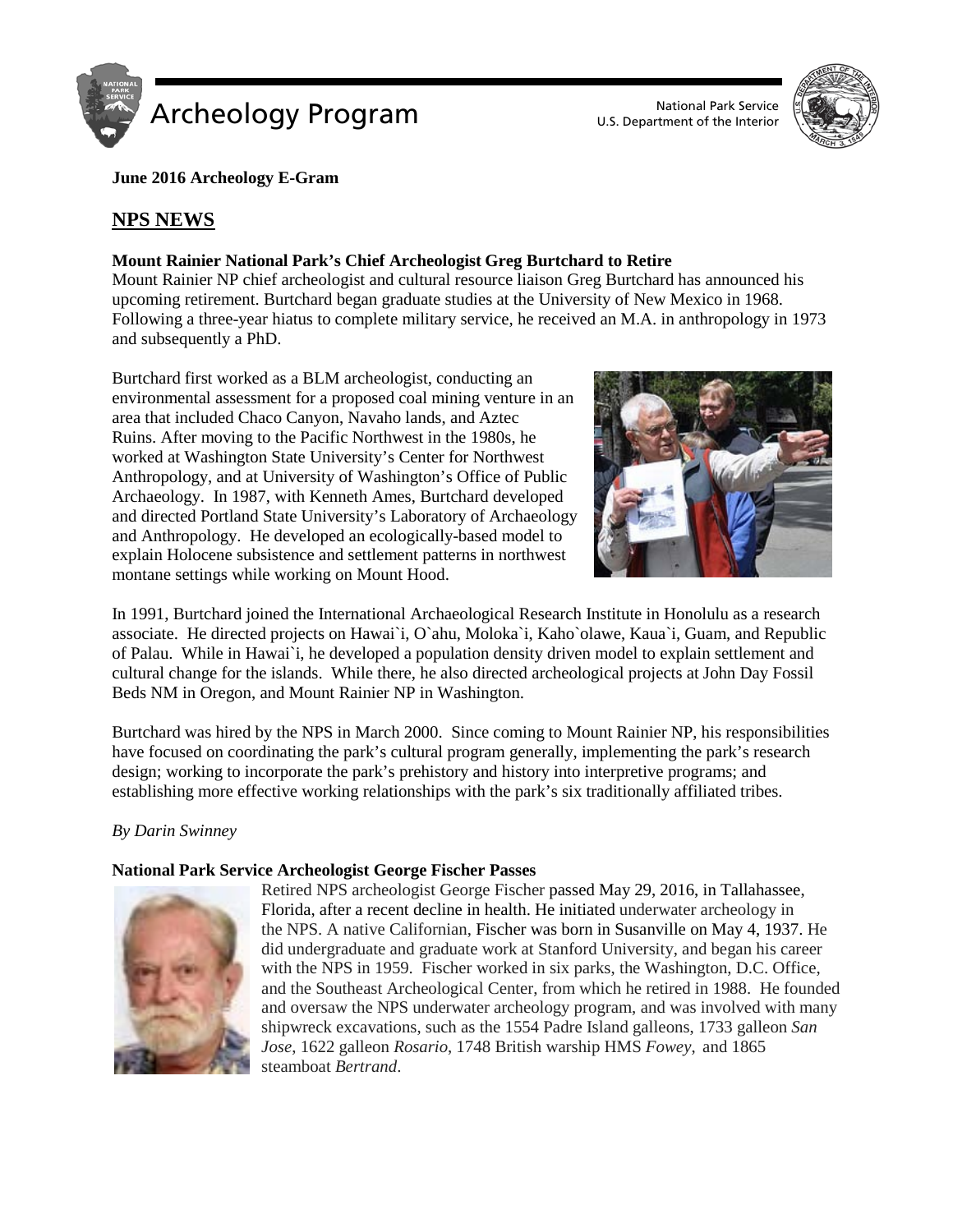Fischer was also instrumental in developing the underwater archeology program at Florida State University. He was a founding member of the Advisory Council on Underwater Archaeology. He taught underwater archeology at Florida State University (FSU) and co-instructed inter-disciplinary courses in scientific diving techniques.

In lieu of flowers, George asked for donations in his honor to Lighthouse Archaeological Maritime Program (LAMP), 81 Lighthouse Avenue, St. Augustine, FL 32080.

#### **Archeologist is Cultural Resources Program Manager for C&O Canal National Historic Park**

Sophie Kelly has been selected as the new Cultural Resources Program Manager for C&O Canal NHP. Kelly has a Ph.D. in Anthropology and was most recently employed as a Foreign Affairs Officer for the U.S. Department of State. Previously, she served as the Cultural Resources Manager for the Arizona State Parks system and a Cultural Specialist for the Tribal Government of the Gila River Indian Community. She has also served as managing editor of a research journal on cultural heritage protection and preservation. Kelly was also an NPS NPCE intern in the Washington, DC, Archeology Program Office.



Kelly will be joining the Division of Resources Management on July 10.

## **NPS Southeast Archeology Center Hosts Girl Scout Archeology Event**

On May 14 and 15, 2016, the NPS Southeast Archeological Center (SEAC) inaugurated a Girl Scout Ranger Program (GSRP) activity. Girl Scout Juniors (grades 4 and 5) from the Girl Scout Council of the Florida Panhandle (GSCFP) participated. Ranger-led activities included archeology field fundamentals, dating techniques, and an orientation to archeological sites protected within NPS units. Woven throughout were resource protection messages highlighting the importance of protecting these historic and prehistoric resources. The girls shaped and fired pottery, tried their hands at atlatl tossing, explored geocaching, and participated in mock lab and excavation activities. Each Scout received a workbook to further individual research and education.



The GSRP is a cooperative effort between the NPS and the Girl Scouts of the USA to promote opportunities and activities that align with the missions of each organization while advancing shared program goals.

**Contact:** Thadra Stanton (850-580-8412) or Meredith Hardy (850-580-8428). Learn more about SEAC online and on Facebook.

*By Margo Schwadron*

(Foreground: Satin Bowman and Scouts; Background: Thadra Stanton and Scouts. Photo: Hillary Conley)

## **Petersburg National Battlefield Investigates Looting in Park**

Law enforcement officers at Petersburg NB in Virginia identified a large number of looters' pits at Petersburg NB during the week of May 23, 2016. The pits were likely dug to search for metal identified by metal detectors. Petersburg was the site of the largest and longest prolonged siege of the Civil War.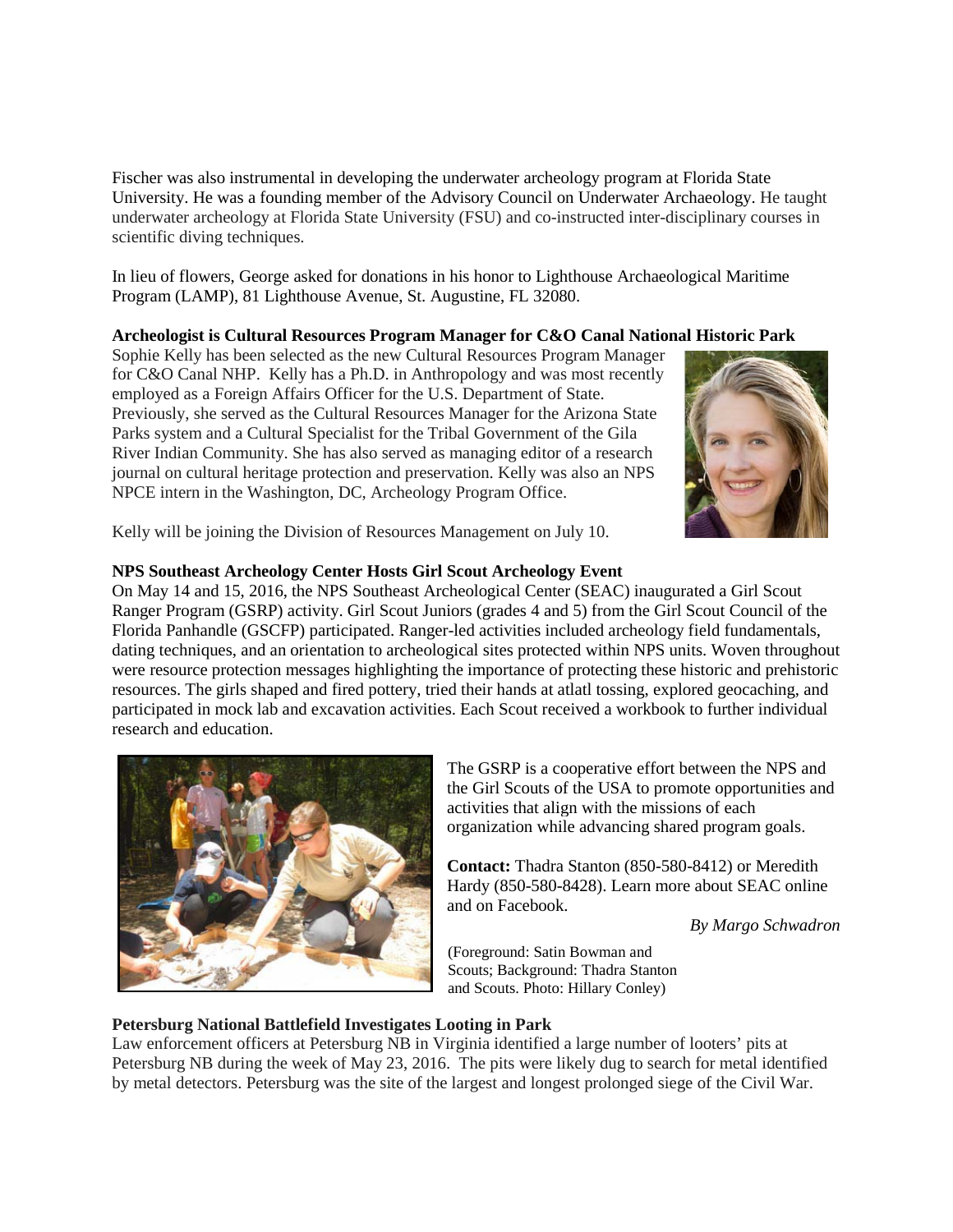To ensure a strong ARPA case, should the perpetrators be apprehended, Cultural Resources manager Julie Steel initiated an archeological damage assessment. NPS Northeast Regional Office Archeologist Bill Griswold headed the archeological investigation. NPS Cultural Resources GIS historian David Lowe, who was conducting other research in the park, and park staff assisted with mapping and recordation.

"This is an affront to the memory of people who fought and died on this field and it is destruction and theft of history from the American people," said Petersburg NB Superintendent Lewis Rogers. "This kind of aberrant behavior is always disgusting but it is particularly egregious as Memorial Day weekend arrives, a time when we honor the memories of our friends and family.

Depredation of archeological resources on Federal lands is a crime covered by the Archaeological Resources Protection Act. Violators, upon conviction, can be fined up to \$20,000.00 or imprisoned for two years, or both. The public can help by calling in any tips or other information. The toll-free number is 888-653-0009; callers can leave a message.



(Left to right: David Lowe, Bill Griswold, and Chris Bryce. NPS photo.)

## **Acadia National Park Celebrates Centennial**

Acadia National Park is celebrating its centennial! On July 8, 1916, President Woodrow Wilson, using the Antiquities Act, signed a Presidential Proclamation to establish Sieur de Monts National Monument, later, in 1929, changed to Acadia National Park.

Archeological resources document over 6,000 years of human occupation. Archeological investigations on Mount Desert Island found native settlements and shell middens containing ceramics and tools along the seashore. The Abbe Museum's archeological collections contain objects from the park spanning 10,000 years, including archeological materials pertaining to the ancestral Wabanaki, the Carroll Farm Homestead, Islesford (Little Cranberry Island), and Saint Croix Island.

In the early 17th century, Samuel Champlain, cartographer for a French expedition, described the landscape and the native peoples in his journal of exploration along the coast. Soon after, the coastal Indians were joined by Jesuits, who established a mission. Their settlement was destroyed by the English, commencing a period of struggle for control over the area. By 1820, farming and lumbering vied with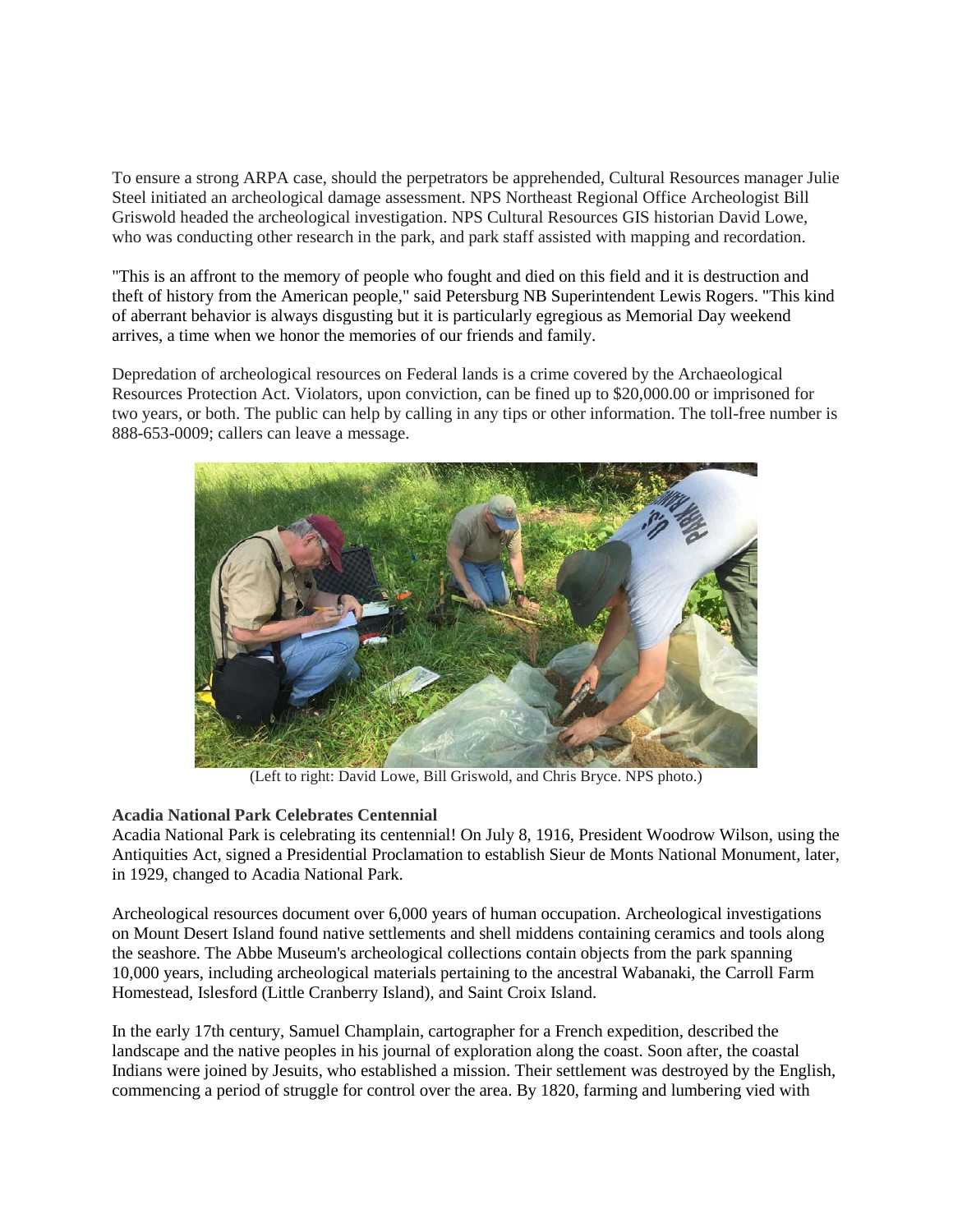fishing and shipbuilding as major occupations. Over the next several decades, artists and journalists helped to popularize the region to affluent summertime vacationers. Today, around 3 million people every year enjoy the 48,000 acres protected by Acadia NP.

To learn more about Acadia NP and celebrations, go to https://www.nps.gov/acad/index.htm.

### **National Park Service Buys Powhatan Village**

The NPS has purchased the historic Werowocomoco site in Gloucester County, Virginia. The village on the banks of the York River was occupied by Powhatan and his daughter Pocahontas in 1607 when English settlers arrived in Virginia. English settlers described Werowocomoco in the early 1600s, but its location was lost over time until 2003 when archeologists announced its rediscovery.

In 2014 the Werowocomoco site was added to the National Park System's Captain John Smith Chesapeake National Historic Trail.

The federal government purchased the 260-acre property for \$7.1 million on June 15, 2016. It remains closed to the public and several phases of a planning process could take the NPS nearly two years to complete before a design or concept is developed.

#### *From story by Francis Hubbard, Daily Press*

#### **National Park Service Alaska Region Co-Organizer of Alaska Archaeology Month**

April is Archaeology Month in Alaska and this year NPS was a lead organizer, working with BLM, BOEM, and the Ukpeaġvik Iñupiat Corporation to organize public education events and produce a poster that went to a thousand schools, libraries, and museums across Alaska and beyond.

This year's theme is the Thule tradition--the immediate ancestors of Inupiaq people living today across western and northern Alaska. Thule people were successful whalers, artists, and traders and settled the entire span of the North American arctic.

More information about the Thule tradition is available at: <http://www.alaskaanthropology.org/> and <https://www.nps.gov/inup/index.htm>



#### **Pottery Discovered at Cape Hatteras National Seashore Possibly Linked to the Lost Colony**

NPS Archeologists working on Roanoke Island have discovered shards of 16th century pottery that may be linked to the Raleigh Colonies. The latest find came as archeologists from the NPS Southeast Archeology Center and the First Colony Foundation conducted excavations in two areas of the Cape Hatteras National Seashore threatened by erosion. The fragments are believed to have been parts of an ointment or medicine jar. Similar shards were discovered in the same area in the 1940s.

English explorer Sir Walter Raleigh sent several groups to the North Carolina Coast in the 1580s. A 1585 mission that only lasted 11 months was made up of only men. The group that landed in 1587 included both men and women and saw the birth of Virginia Dare, known as the first English child born in the New World. That group seemingly vanished. The discovery of artifacts such as the medicine jar shards help in piecing together what may have happened.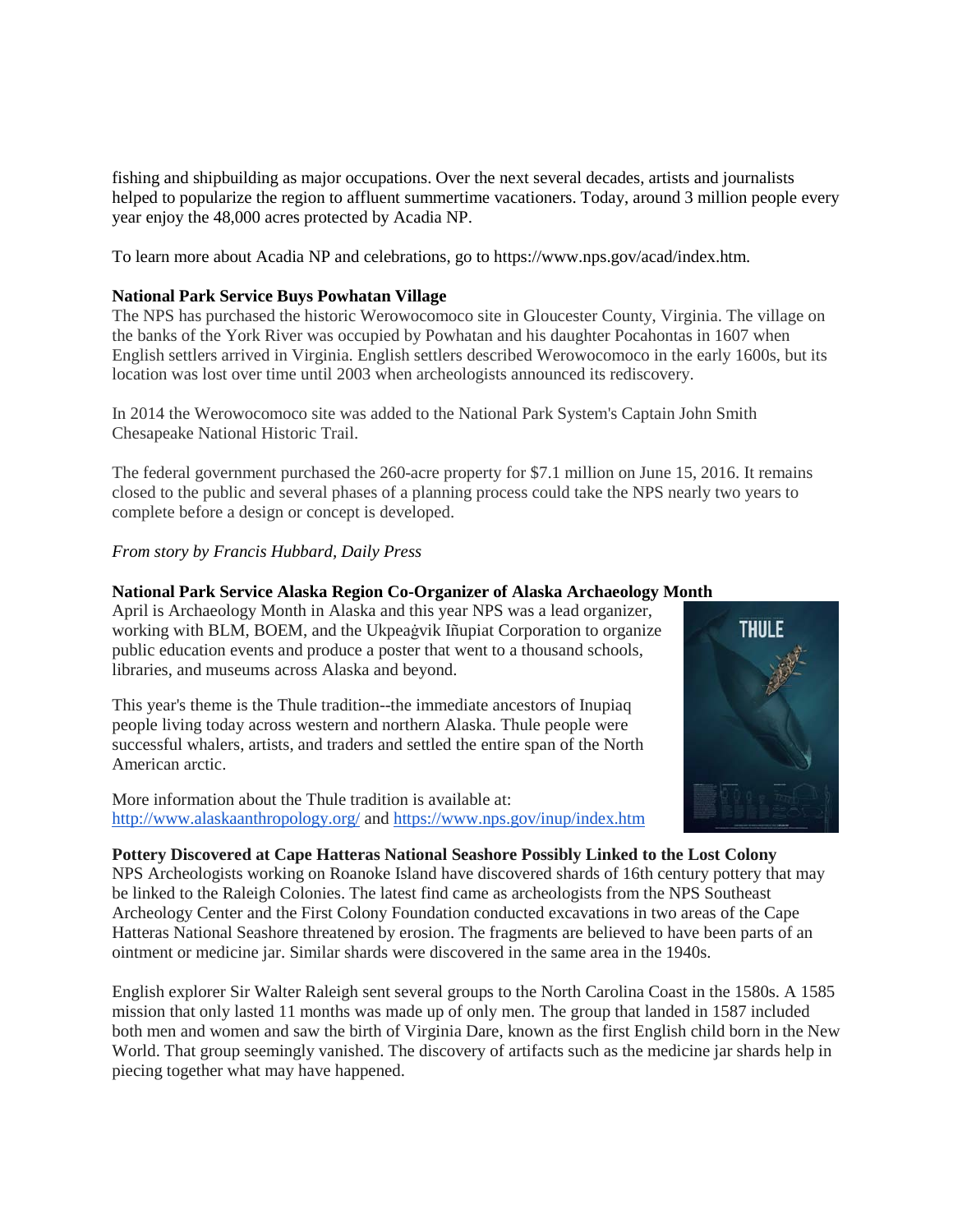## **Cultural Resources Updates in 2015 National Park Service Wilderness Report**

The NPS Wilderness Stewardship division has released the 2015 Wilderness Report containing cultural resource contributions to wilderness stewardship. The Cultural Resources and Wilderness working group for the NPS Wilderness Leadership Council, chaired by Laura Kern, focused on four priorities in 2015:

• Narrative guidance on cultural resources as part of the 5th quality of wilderness character;

• Decision guidance for wilderness-appropriate application of the Secretary of the Interior's Standards for Treatment of Historic Properties for historic structures and installations in wilderness, and criteria for reuse of historic buildings;

• Solicitor-reviewed white paper summarizing guidance; and

• Connectivity between the WASO-led efforts to update RM-28A technical reference material related to cultural resources as part of wilderness character, and decision guidance on treatment of historic buildings and structures, that is undergoing final review prior to being transmitted to three Associate Directors. In final form, this guidance will be included as part of RM-41.

Secondly, six NPS staff, including a cultural resource specialist, worked with colleagues from the BLM, USFWS, and USFS to develop an implementation plan for the 2020 Wilderness Vision. The group developed action items for implementing the Wilderness 2020 vision.

To read the full report, go to<https://www.nps.gov/orgs/1981/upload/2015-NPS-Wilderness-Report.pdf>

## *By Karen Mudar*

## **NPS Awards over \$1 Million to Preserve American Battlefields**

The NPS announced \$1.19 million grants to support 20 projects at battlefields across the country. Awards were given to projects in 14 states entailing archeology, mapping, cultural resource survey work, documentation, planning, education, and interpretation. The grants are administered by the NPS American Battlefield Protection Program. Federal, tribal, state, and local governments, nonprofit organizations, and educational institutions are eligible for the battlefield grants. Since 1996, the American Battlefield Protection Program has awarded 559 grants totaling \$18,442,955 to help preserve significant historic battlefields associated with wars on American soil. Below is a list and description of the 10 archeological grants:

• *Delaware: New Castle Historical Society \$71,500*

This project will delineate the boundaries of the Fort Casimir Battlefield and determine the extent of subsurface remains of the fort and related sites in the surrounding area. The fort was built by the Dutch in 1651 and was the site of a battle between the Dutch and English in 1664 that helped establish English control of the Delaware Valley. Ground penetrating radar and select subsurface testing will be used.

• *Massachusetts: Town of Montague \$81,000*

This project will conduct archeological fieldwork at the Battle of Great Falls (Wissantinnewag-Peskeompskut) fought in 1676 as part of the King Phillips War. This battle was part of 1675-1678 conflict between Native American inhabitants of present-day New England and English colonists and Native American allies between. Fieldwork will locate, sequence, and document battlefield actions to create a preservation plan and assessment of the site's eligibility for listing on the National Register of Historic Places.

• *New York: City of Plattsburgh \$54,000*

This project will evaluate six New York battle sites from the Revolutionary War and War of 1812. The Battle of Valcour Bay is one of the first naval battles of the Revolutionary War. The other five sites are related to the Battle of Plattsburgh, a deciding battle in ending the War of 1812. Through regional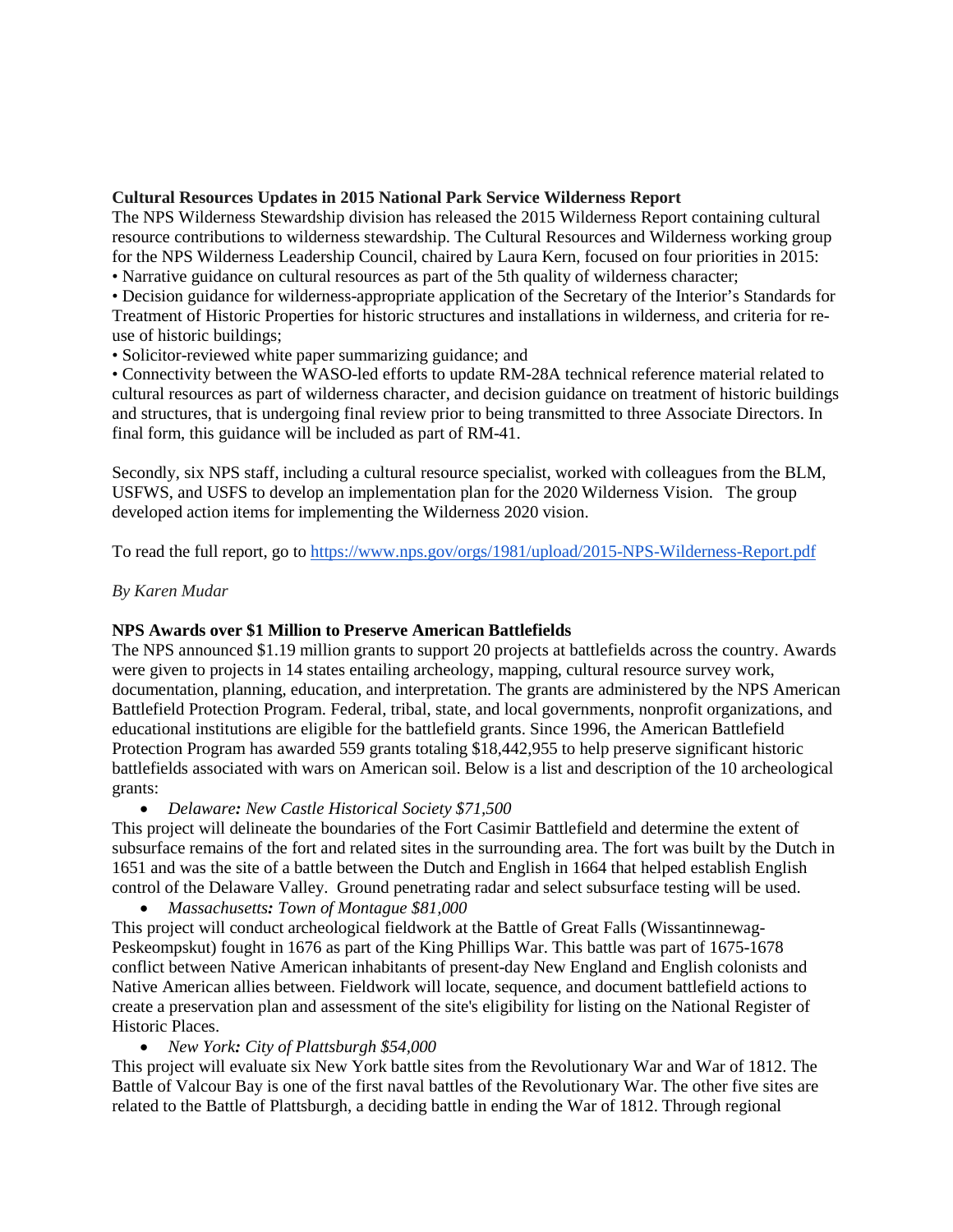planning, public engagement, document review, and archeological assessment, this project lays the foundation for a strategic preservation blue print and a plan for heritage tourism.

## • *New York: Raymond W. Harvey American Legion Post 703 \$80,000*

This project will conduct an archeological study to determine the integrity of the Battle of Fort Anne's defining features. In 1777, a larger British army defeated a Continental force that was retreating from a loss at Fort Ticonderoga. Through an archeological study and development of a preservation plan, the project will present a history of the battle for future visitors and researchers.

• *New York: Seneca Nation of Indian Tribal Historic Preservation Office \$46,000* This project will document location and boundaries of the Battle of Bucktooth, believed to be the northernmost skirmish between Europeans and the Seneca Tribe during the Western Campaign of the Revolutionary War. Knowledge of the battle is based on Seneca oral histories. Through archeological survey, the office aims to verify histories and set aside the battle site as a historical landmark. The site can then be preserved and interpreted for the Tribe and surrounding communities.

• *New York: SUNY Buffalo Research Foundation \$23,200*

This project will conduct an archeological survey to assess and preserve the site of the Battle of Scajaquada Bridge, fought in 1814 during the War of 1812. The project will work with government agencies in planning for the ecological restoration and redevelopment of Scajaquada Creek and surrounding properties, and raise community awareness of the battle.

• *New York: Town of Lake George \$50,000*

This project will compile an inventory of sites and features associated with Fort George, the site of several battles of the French and Indian War and the Revolutionary War. Period maps and primary documentary sources, coupled with non-invasive archeological field reconnaissance and GIS technology, will assist in the final report.

• *Oregon: Southern Oregon University \$92,600*

This project will produce multiple property nominations to the National Register of Historic Places for sites related to the Rogue River War (1855-1856) in southern Oregon. Increased white settlement in the area caused ire among the native Rogue River people, leading to several conflicts. The project will conduct historical research, an archeological survey, and GIS mapping to determine conflict boundaries.

• *South Carolina: Salve Regina University \$39,000*

This project will conduct site documentation for Sadkeche Fight-associated sites. At the beginning of the Yamasee War (1715-1717), a South Carolina militia defeated a Yamasee Indian force which was advancing towards Charleston. The project will conduct a military terrain analysis to produce a map of the battlefield. A research design for future archeological testing and a phased preservation plan will help educate the community about the Yamasee War and the importance of battlefield preservation.

• *Virginia: Piedmont Environmental Council \$35,000*

This project will research two previously undocumented Civil War battles - Jacks' Shop and James City. The Battle of Jack's Shop, fought in 1863, was a small but bloody cavalry engagement that ended inconclusively. The Battle of James City, fought a month later, involved a series of failed cavalry charges on both sides. Research will include documenting the extent of the battlefields on the landscape using GIS mapping to create three archeological research designs. This information will be used to inform future archeological investigations of the battlefields.

More information about the American Battlefield Protection Program Battlefield grants is available at[:www.nps.gov/abpp/grants/planninggrants.htm.](http://cms.nps.doi.net/orgs/1207/www.nps.gov/abpp/grants/planninggrants.htm)

*From story by Jeremy Barnum*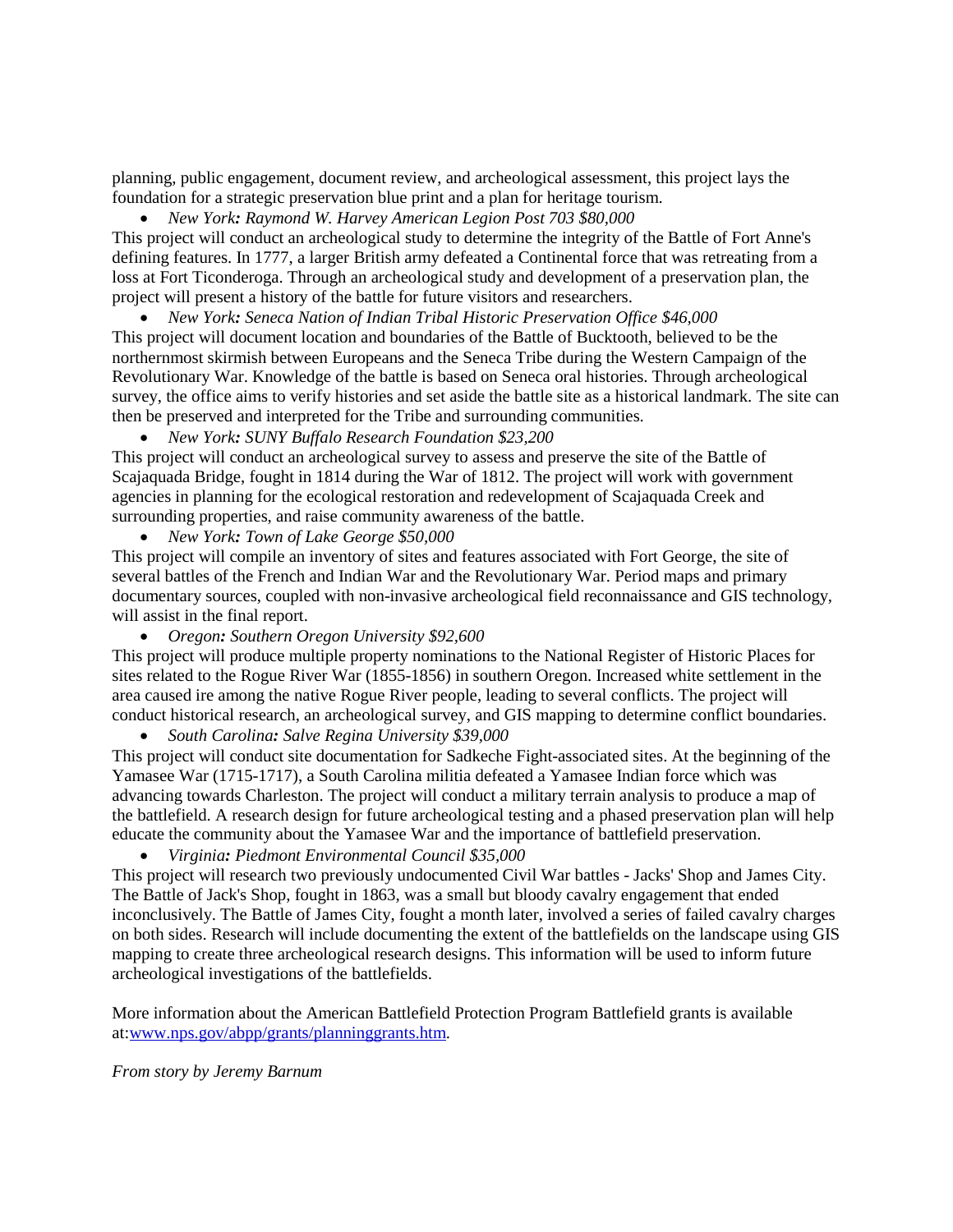# **FEDERAL NEWS**

### **Secretary Jewell Honors Bureau of Ocean Energy Management Archeologist**

A BOEM archeologist was among four cultural preservation officers that received the prestigious Secretary of the Interior's Historic Preservation Award for outstanding efforts to protect America's diverse cultural and historical heritage. Secretary Jewell commended the awardees for their extraordinary individual creativity and expertise in the preservation of historic and cultural resources, including enhancing federal preservation efforts in marine archeology.

Brian Jordan, has been a tireless advocate in the establishment and stewardship of the first BOEM Historic Preservation program. His efforts to identify submerged paleo-cultural landscapes have played a critical role in the preservation of such places and elevated the voice of tribal culture on the Outer Continental Shelf. Jordan has stewarded a significant legacy of historic preservation activities, bringing the agency to the forefront of marine archeology.

Created by the National Historic Preservation Act, the Secretary of the Interior's Historic Preservation Award is the only congressionally-mandated, cabinet-level recognition acknowledging the dedication and expertise of historic preservation professionals within federal, tribal, state, and local government agencies.

## **The Federal Archeologist's Bookshelf**



"New Evidence for the Timing of Arctic Small Tool Tradition Coastal Settlement in Northwest Alaska" Andrew Tremayne (NPS Alaska Regional Office), *Alaska Journal of Anthropology* Vol. 13, No. 1; 1-19.

Abstract: This paper presents the results of a survey of the oldest beach ridges located at Cape Espenberg in Bering Land Bridge National Preserve, Alaska. The goals were to locate and test Arctic Small Tool tradition (ASTt) sites to develop a coastal settlement chronology and to establish whether marine resources were exploited. At the outset of this project four ASTt sites were known at Cape Espenberg, two with associated radiocarbon dates. Upon completion, ten new ASTt sites with eleven radiocarbon dates were added to the record. Analysis of the radiocarbon dates indicate ASTt occupations at Cape Espenberg began at least 4,500 years ago and lasted a millennium. Comparisons among ASTt sites throughout Alaska suggest the coast was settled prior to the interior. The site designated KTZ-325 yielded the oldest securely dated evidence for sea mammal use in Northwest Alaska, supporting the hypothesis that ASTt people had a maritime economy in place at the start of their florescence in Alaska and beyond.

(You may remember this feature from earlier issues of the E-Gram. We are reviving it to celebrate accomplishments of our colleagues. Send us a copy of the article (or reference to the book) and we will announce it. Thanks to Jeff Rasic for his suggestion to bring back the Federal Archeologist's Bookshelf!)

#### **Archeologists Petition Obama for Bears Ears National Monument**

The latest push for a Bears Ears National Monument comes from a group of more than 700 archeologists who have signed a letter to the president asking him to create a national monument if Congress does not pass a bill adequately protecting the area's fragile archeological sites. The proponents for the 1.9 millionacre parcel in southeast Utah cite looting and vandalism as a reason to create the national monument. The land is currently managed by multiple agencies, including the BLM and USFS.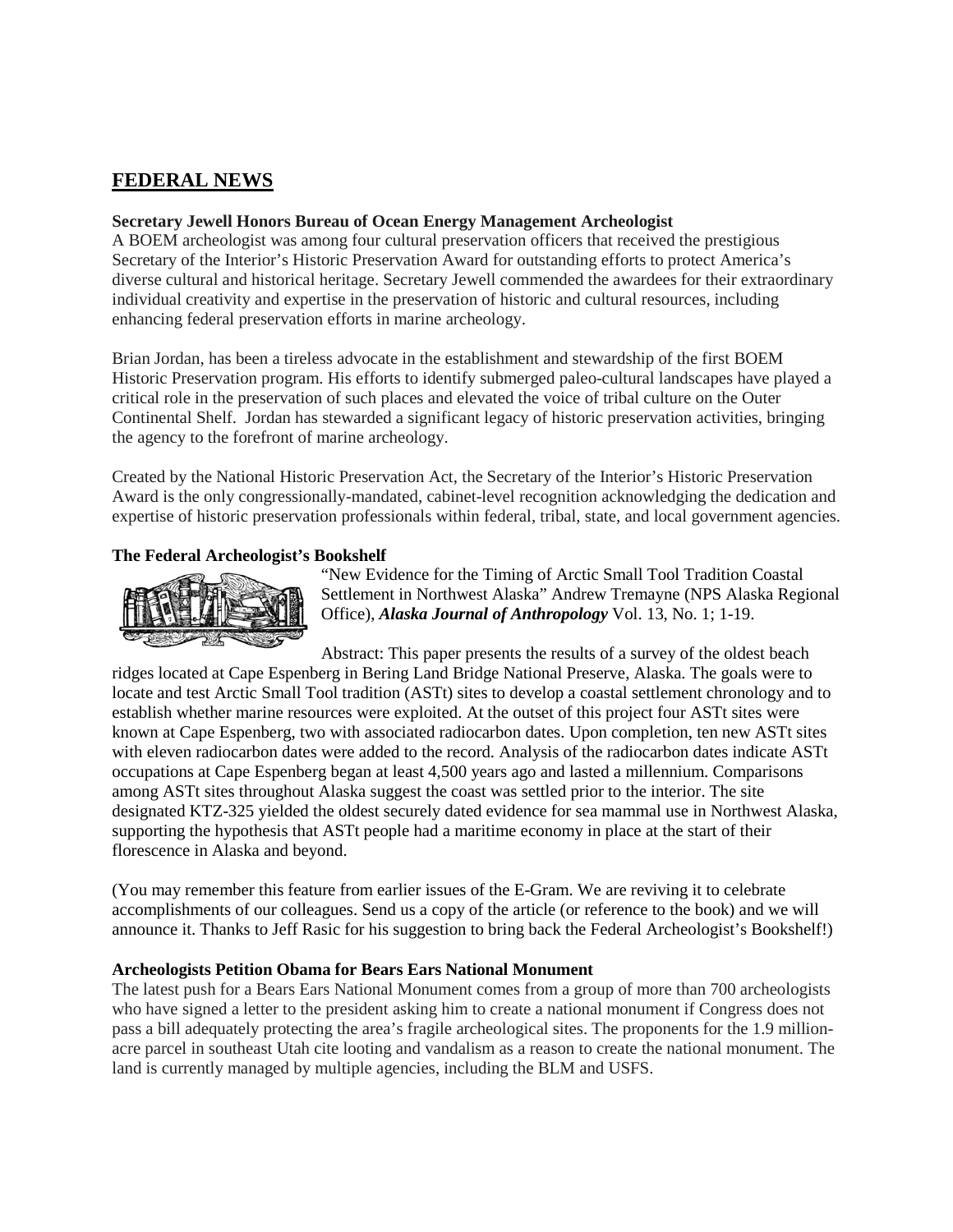Two congressmen have drafted a separate bill to protect 1.1 million acres in the Bears Ears region. The main difference between the proposals is that the draft bill works to balance economic development and preservation while the monument status would be more oriented toward preservation. National monument designation for the area could spur additional tourism in San Juan County, which already benefits from tourism generated by a national monument. The Natural Bridges NM, located west of Blanding, Utah, attracted nearly 95,000 visitors in 2015.

The proposed Bears Ears National Monument would include the current Natural Bridges NM. Archeologists say the national monument designation would provide more protection from looters, especially commercial looters.

"These archeological sites, these artifacts, are the footprints of our people," said Leigh Kuwanwisiwma, director of the Cultural Preservation Office for the Hopi Tribe. "We do not see these sites as 'ruins' or as being abandoned. The spirits of our ancestors still inhabit the Bears Ears. When these sites are looted or damaged, not only our history but our future is disrespected."

#### *From story by Hannah Grover / The Daily Times, Farmington, N.M.*

#### **Quarrel's Quarrel with Federal Prosecutors Over Over ARPA Violation**

Michael Quarrel, 81, of Deming, New Mexico, was sentenced in federal court in Las Cruces to two years of probation for violating the Archaeological Resources Protection Act (ARPA). The sentence was announced by U.S. Attorney Damon P. Martinez and Special Agent in Charge Clark Beene of the BLM Region 5 of Office of Law Enforcement and Security. Quarrel also was ordered to pay \$1,542.48 in restitution to cover the cost of damages he caused to an archeological resource while committing the crime. While on probation, Quarrel will be banned from lands managed by BLM.

The sentence was imposed based on a guilty plea entered by Quarrel on January 15, 2016, to a felony charge of violating ARPA on September 30, 2013, by excavating, removing and damaging an archeological resource located on federal lands. Quarrel admitted that he violated ARPA by digging and removing several pieces of broken Mimbres pottery. This is Quarrel's second ARPA conviction; in 2003, he was sentenced to two years of probation for illegally excavating in an archeological site in the Gila NF.

#### *From Deming Headlight*

#### **Native Americans Protest Planned Auction in France**

American Indian leaders and representatives of the federal government called for a halt to a planned auction of Native American objects. In an emergency meeting at the National Museum of the American Indian, they condemned the auction at the Eve Auction House in Paris as illegal and in violation of international human rights laws. Among the 400 items in the auction catalogue are a warrior jacket made of human scalps and sacred items from the Hopi Tribe and Acoma Pueblo.

The Native American objections to the Eve Auction House and its art auctions go back several years. Various nations have filed lawsuits, and American embassy officials have tried to intervene. Nothing has worked. While the sale of Native American human remains and sacred objects is against the law in the United States, it is legal in other countries.

The planned sale of an Acoma tribal treasure was canceled after a Paris auction house withdrew the item from bidding. The Eve Auction House's decision to cancel the sale of a shield used in Acoma religious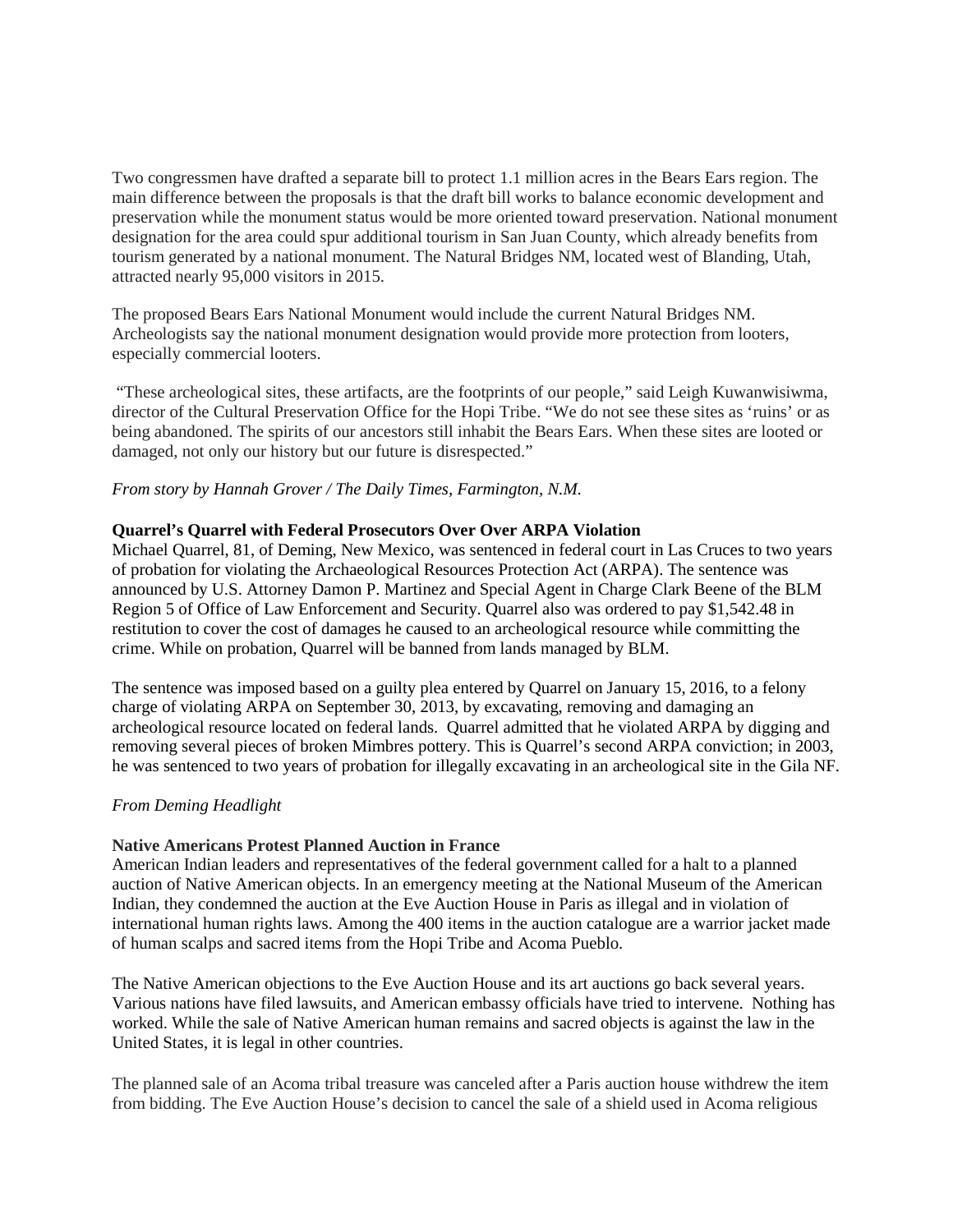ceremonies came after a week of intense lobbying by the Acoma tribe and high-level federal government officials, including Interior Secretary Sally Jewell. Jewell wrote a letter to Catherine Chadelat, president of France's auctions authority, the Council of Voluntary Sales, asking the French government to step in and block the transaction. "We have reason to believe that this object was stolen," Jewell wrote. "I respectfully request that you prevent its sale and direct the Eve Auction House to work with the tribe on its repatriation." Jewell also asked the French official to help the U.S. government identify the American citizen who sold the artifact to the auction house "so that justice may be served."

Congressman Steve Pearce of New Mexico has introduced a resolution calling for international collaboration to end the black market of cultural and sacred objects and Congressional hearings on the matter are planned.

## *From stories by Peggy McGlone, Washington Post; and Michael Coleman, Albuquerque Journal*

## **Planned Auction of Items from Reservations Raises Questions**

Tribal leaders are questioning the ethical and legal implications of an auction featuring more than 100 items collected on Pine Ridge and Rosebud Indian Reservations, including three guns from the 1890 Wounded Knee massacre and a ceremonial pipe that belonged to Lakota Chief Red Cloud.

Bidding for items gathered from the late 1880s through the early 1900s opened June 11, 2016, through Dallas-based Heritage Auctions. Similar auctions have spurred condemnation by many Native American tribes whose leaders believe sacred and ceremonial items, such as pipes, should be returned to the tribes, and, most recently, prompted the federal government to intervene.

The collection belongs to Paul Rathbun, whose grandfather and great-grandmother gathered the items when the family owned a general store near Pine Ridge. Rathbun said his grandfather and greatgrandmother salvaged the three guns after they arrived at the site of the Wounded Knee massacre and found many of their Native American friends dead. Rathbun's grandfather developed a friendship with Chief Red Cloud. Red Cloud gifted to Raymond the ceremonial pipe heading to auction.

## *By Regina Garcia Cano, Associated Press*

#### **University of Northern Colorado Gets Bureau of Land Management Funding for Archeology**

The BLM has awarded \$75,000 to researchers at the University of Northern Colorado (UNC) who want to create a National Register of Historic Places Archeological District. Since 2003, UNC Emeritus Professor Robert Brunswig has surveyed 38,000 acres in Rocky Mountain NP, and his team has revealed the earliest prehistoric Ute Indian site in the region. The ongoing project, which has also identified more than 500 sacred and high altitude hunting sites and excavated dozens of prehistoric archeological sites, will now turn to preparing a nomination for the National Register of Historic Places.

To learn more about this research, listen to Brunswig's NPS ArcheoThursday webinar *Change in Holocene Treeline, Paleoclimate, and High Altitude Hunting Systems in Rocky Mountain NP* at www.nps.gov/training/NPSArcheology/html/index.cfm#r.

#### **Tribal Land Issues Prompt Change in Bakken Pipeline Work in Iowa**

Iowa officials have agreed to allow work on a four-state oil pipeline to go forward after Dakota Access LLC submitted a plan to avoid disrupting a sacred site, an American Indian burial ground. State and federal officials previously blocked work on the planned Bakken oil pipeline in three Iowa counties after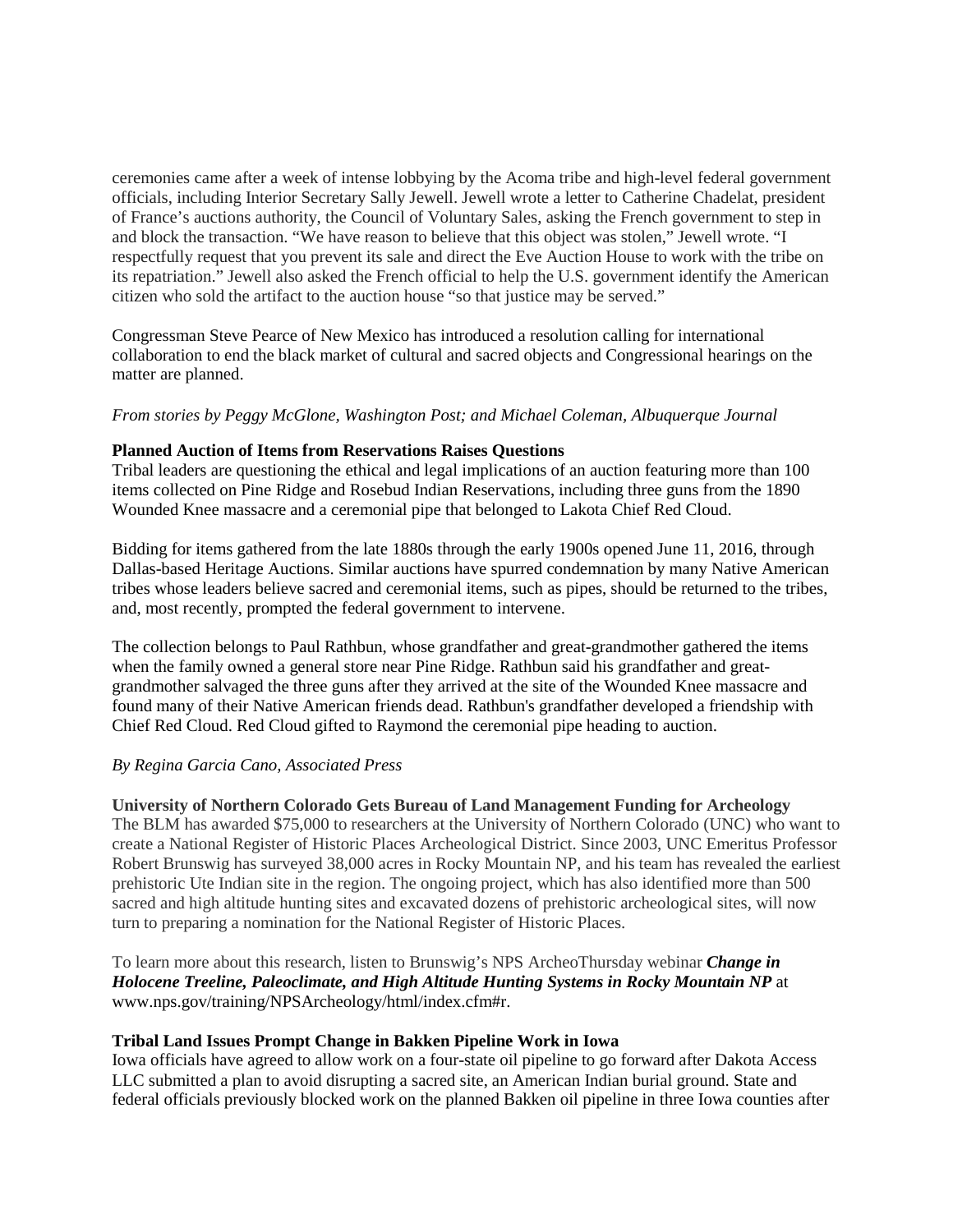questions were raised about potential disruption of a sacred site significant to Sioux tribal members. This includes areas where the pipeline would cross the Big Sioux River and the Big Sioux River Wildlife Management Area, the Des Moines River in Boone County, and the Mississippi River in Lee County.

Dakota Access LLC was given an amendment on its permit to dig at the wildlife management area. Instead of a trench, the pipeline will be built about 85 feet underground using special boring equipment. State Archaeologist John Doershuk said the company's plan is satisfactory, but Indigenous Environmental Network organizer Dallas Goldtooth says his group opposes the construction.

*From story by William Petroski, The Des Moines Register*

## **GRANTS AND TRAINING**

## **Federal Law Enforcement Training Center to Offer ARPA Training**

FLETC and USFS are co-sponsoring "Archeological Resources Protection Training Program" (XP-ARPTP-602) Asheville, North Carolina, on August 08-12, 2016. This 37-hour course provides training in archeological investigation and prosecution. The class culminates in a 12-hour archeological crime scene practical exercise where law enforcement officers and archeologist work as a team to investigate and document a crime scene. Attendees will gather and process physical evidence, write incident reports, executive summaries, search warrants, damage assessments, and provide testimony in a courtroom scenario. This training is open to all law enforcement officers, prosecutors, and Federal archeologists.

USFS employees should contact Stacy Rogers at (912) 267- 2471 for registration. Other Federal employees should contact their national academy representatives at FLETC to register.

**Contact:** FLETC instructor Charles Louke (912) 280-5138.

## **NAGPRA for Archeologists: Methods, Dialogue, and Technologies**

The NPS National NAGPRA Program, National Center for Preservation Technology and Training, and the Friends of NCPTT will offer a four-day course on the statute, regulations, requirements, and compliance aspects of NAGPRA, September 19-22, 2016. Classroom instruction will include discussions with NAGPRA representatives from Indian tribes who will share their responsibilities and experiences. The workshop will conclude with demonstrations of innovative technologies that can be used for documenting artifacts prior to repatriation as well as for current and future research.

The class will be held in the Garden Level Room, 10B12795 West Alameda Parkway, Lakewood, CO 80228. The cost is \$500 per participant.

**Contact:** Tad Britt, NPS, (318) 521-5641

## **Metal Detecting for Archeologists**

The NPS National Center for Preservation Technology and Training (NCPTT), the Friends of NCPTT, Connor Consulting and the LAMAR Institute will offer a course on metal-detecting for archeologists, November 18 - 20, 2016. Metal detector applications and use generally have become accepted in historical archeology, but it is clear that few professional and student archeologists have received training in metal detector capabilities or use. Instructors are professional archeologists, many well-known for their work in using metal detectors on military and domestic sites.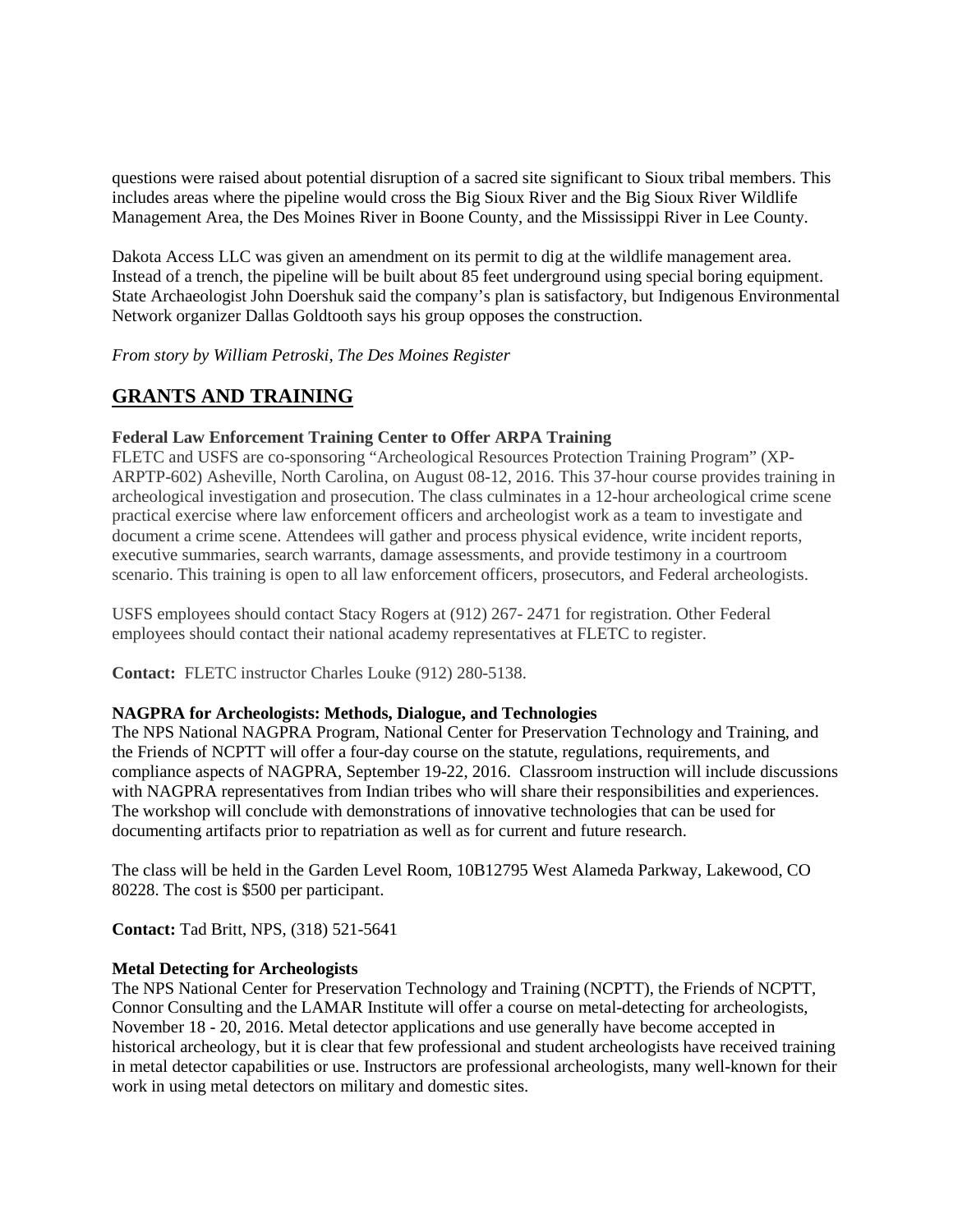Classroom portion will be held at the New Ebenezer Retreat and Conference Center, Rincon, Georgia. Classes will be held in the Mildred Kessler Building. The field portion of the training will be held on the site of the New Ebenezer Revolutionary War defenses.

Cost is \$300.00

**Contact:** Tad Britt, NPS, (318) 521-5641

## **SLIGHTLY OFF TOPIC***:* **How Climate Change Threatens Coastal Archeological Sites**

It's a foggy day at the shore of Redwood NP on the Northern California coast. The headlands are shrouded in mist and the gray-blue ocean churns against the shore. "This place is called Shin-yvslh-sri~ – the Summer Place," says Suntayea Steinruck a member of the Tolowa Dee-ni' Nation and Tribal Heritage Preservation Officer for Smith River Rancheria. Her ancestors lived, hunted and fished around what used to be a small village on this site.

John Green is also Tolowa, a member of the Elk Valley Rancheria, and traces his family back to a village in the area. He says there were likely a small group of plank houses on this site, occupied by a few families. This spot was part of a network of Tolowa villages up and down the southern Oregon and northern California coastline. "You have everything here. But you got to remember that your land was out in the ocean a lot further than it is now. A lot of it has been washed away," Green says.



Smith River Rancheria Tribal Heritage Preservation Officer Suntayea Steinruck and NPS Archeologist Michael Peterson talk on an eroding spit of land. (Jes Burns, OPB/EarthFix)

This has been especially true in the past few decades. Redwood NP archeologist Michael Peterson says in this spot, the cliffs have retracted about three feet just since 2007. "This is a combination of everything bad: increasing climate change, increasing of terrific weather, storms," Peterson says. "I've seen whole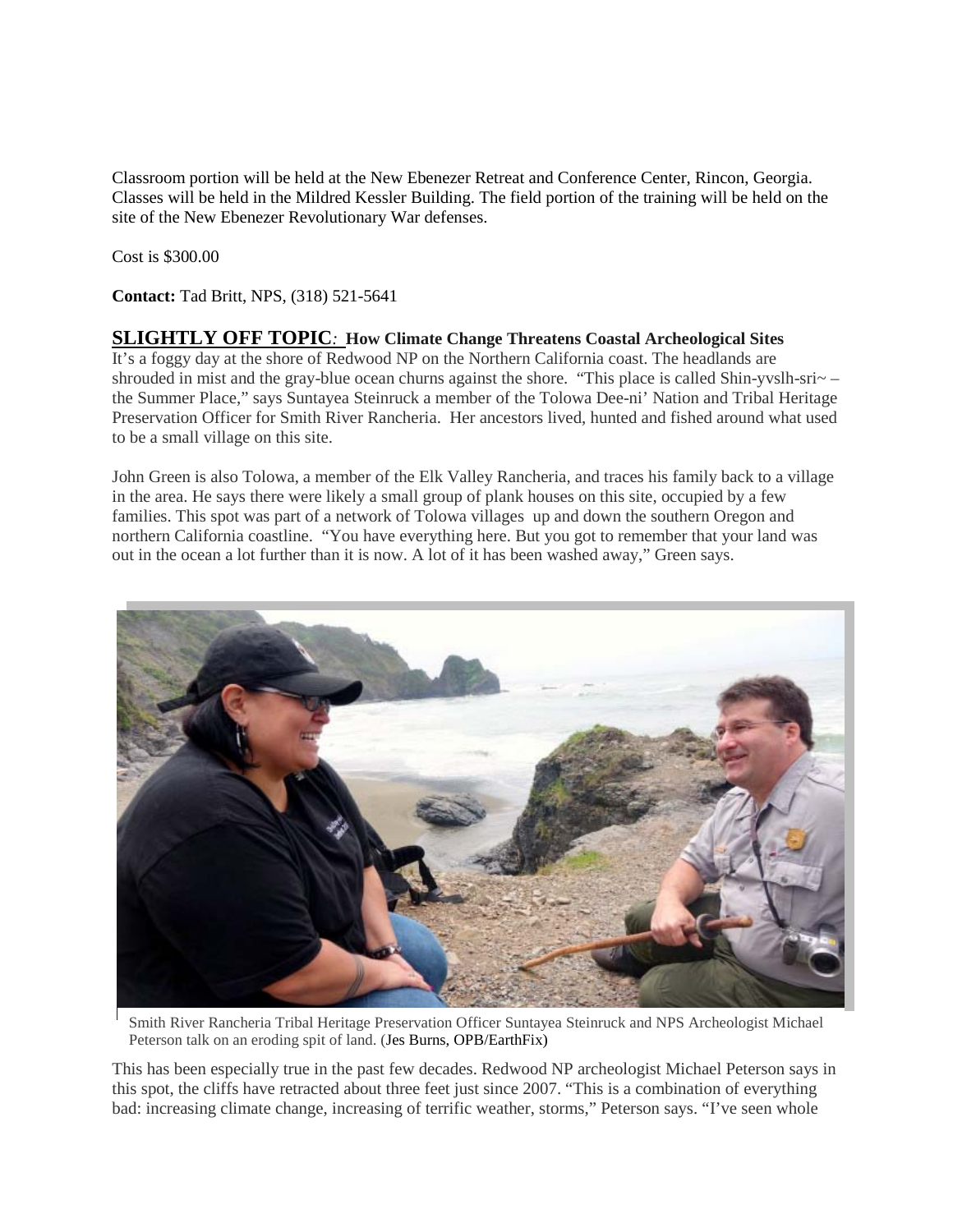redwood logs lying up on top of rocks that are like 12 feet above high tide area." Erosion has been happening all along the Northwest coast for thousands of years. But recently there's been a change in the intensity and frequency of coastal storms. "The whole acceleration has increased, and we're definitely losing sites more rapidly," says Rick Minor, an archeologist with Heritage Research Associates in Eugene, Oregon.

Minor says archeologists in California are already beginning to come together to address the effects of climate change, but Oregon and Washington are lagging behind. But it's difficult to hold back the ocean – especially in areas that are prized for their natural beauty.

Redwood NP has been working with the local tribes to stabilize the ground at the old Tolowa village site. At heavily used sites like this one, national park visitors themselves present an additional challenge. Park staff have built fences and trails to keep visitors out of erosion-prone areas. They've laid down jute fiber to stabilize the ground and encourage vegetation growth along the steep cliffs. "At any place you have historic or prehistoric activity, with climate change, erosion issues, with an increased number people ... will have increased number of artifacts coming to the surface," Peterson says. "Some of the things that we want to install, or could install, they distract from the visual effect. A cement wall along here would work really well… but we try not [to do] things like that on historic property."

The park has had problems with looting involving artifact hunters who knowingly break the law and average hikers who don't know any better. One person was even caught with human remains. The park and tribes are working to increase their presence in these areas to prevent this from happening, since they know these sites can't be recreated. "You can't just put another 4,000 Tolowa De'nii people back out on a site for 10,000 years and have it grow back," Suntayea Steinruck says.

They may soon need to decide if they should go in and learn what they can about this village site archeologically before it's too late. One idea is to study old waste shell deposits or "shell midden."



Redwood NP archeologist Michael Peterson surveys a stretch of eroding cliff. Jes Burns, OPB/EarthFix